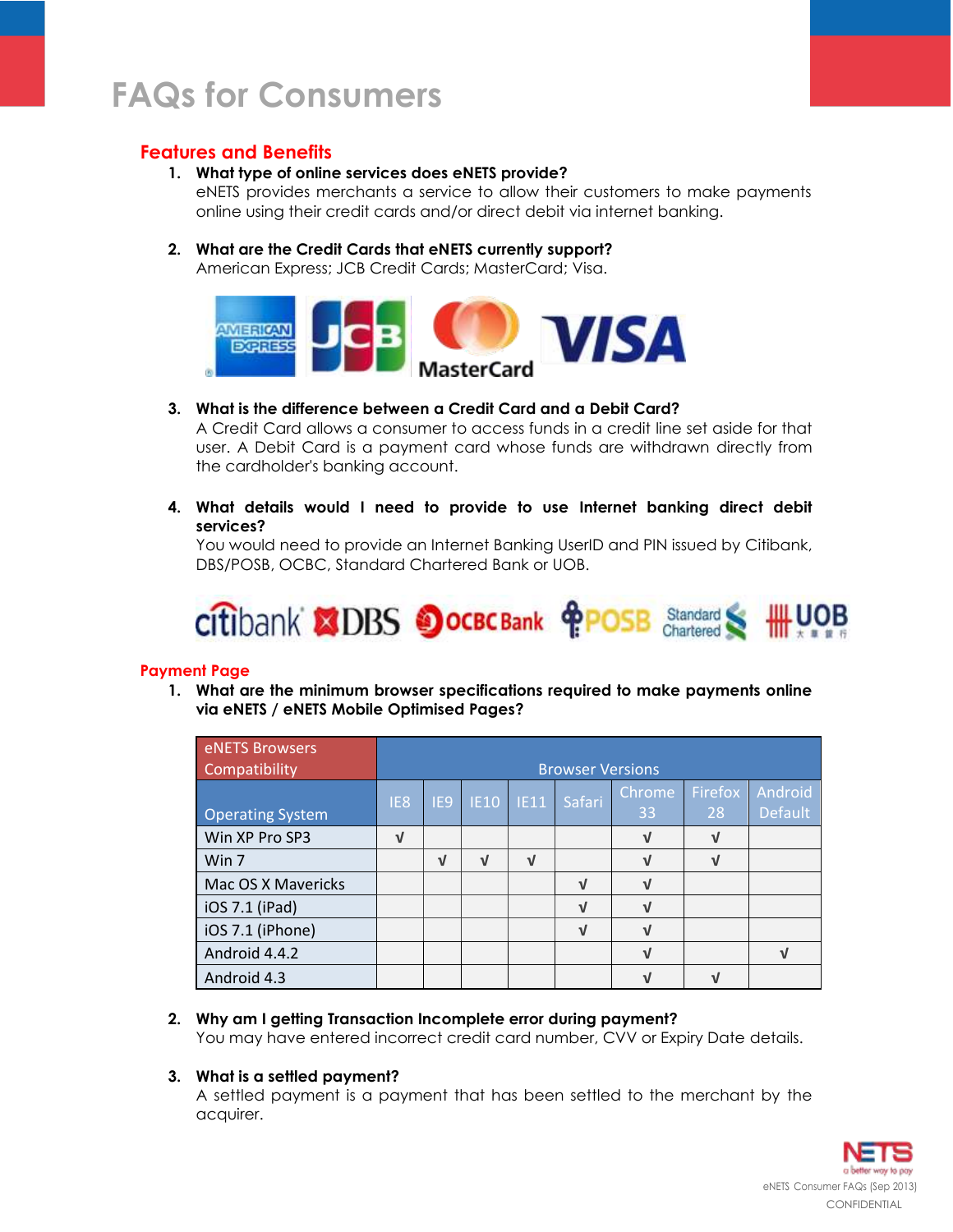### **Disabling of Pop-up Blocker**

#### **1. How to selectively disable pop-up blocker software?**

Most pop-up blockers allow you to either selectively allow pop-ups from some sites or temporarily disable their function altogether. We recommend that you selectively allow pop-ups from the following sites (domain).

- [www.enets.sg](http://www.enets.sg/)
- dbsd2pay.dbs.com (for DBS/POSB Account holders)
- uniservices1.uobgroup.com (for UOB Account holders)
- www.citibank.com.sg (for Citibank Account holders)
- www.ocbc.com (For OCBC Account holders)
- www.plus.com.sg (For Plus! Account holders)

Instructions for configuring the most common pop-up blockers are provided below. However, with virtually hundreds of pop-up blockers on the market today it is impossible to provide an all-inclusive manual. For instructions on other pop-up blockers, please refer to your pop-up blocker manufacturer's manual:

Notes:

- In many cases there is more than one pop-up blocker installed on your computer. This being the case, you'll need to configure all of them.
- Other examples of pop-up blockers may be named "Ad Blocker" or "Window Killer", etc.
- Sometimes a blocker may be installed even without your knowledge (this is called "Spam").

### **2. Configuring the Internet Explorer Pop-up Blocker**

- a. Open Internet Explorer
- b. Click Tools in the upper toolbar.
- c. Click Internet Options.
- d. Select the Privacy tab.
- e. Click Settings under "Pop-up Blocker".



f. In the input field for "Address for website to allow" indicate "www.enets.sg" and click Add button. The website will be displayed in "Allowed sites" box.

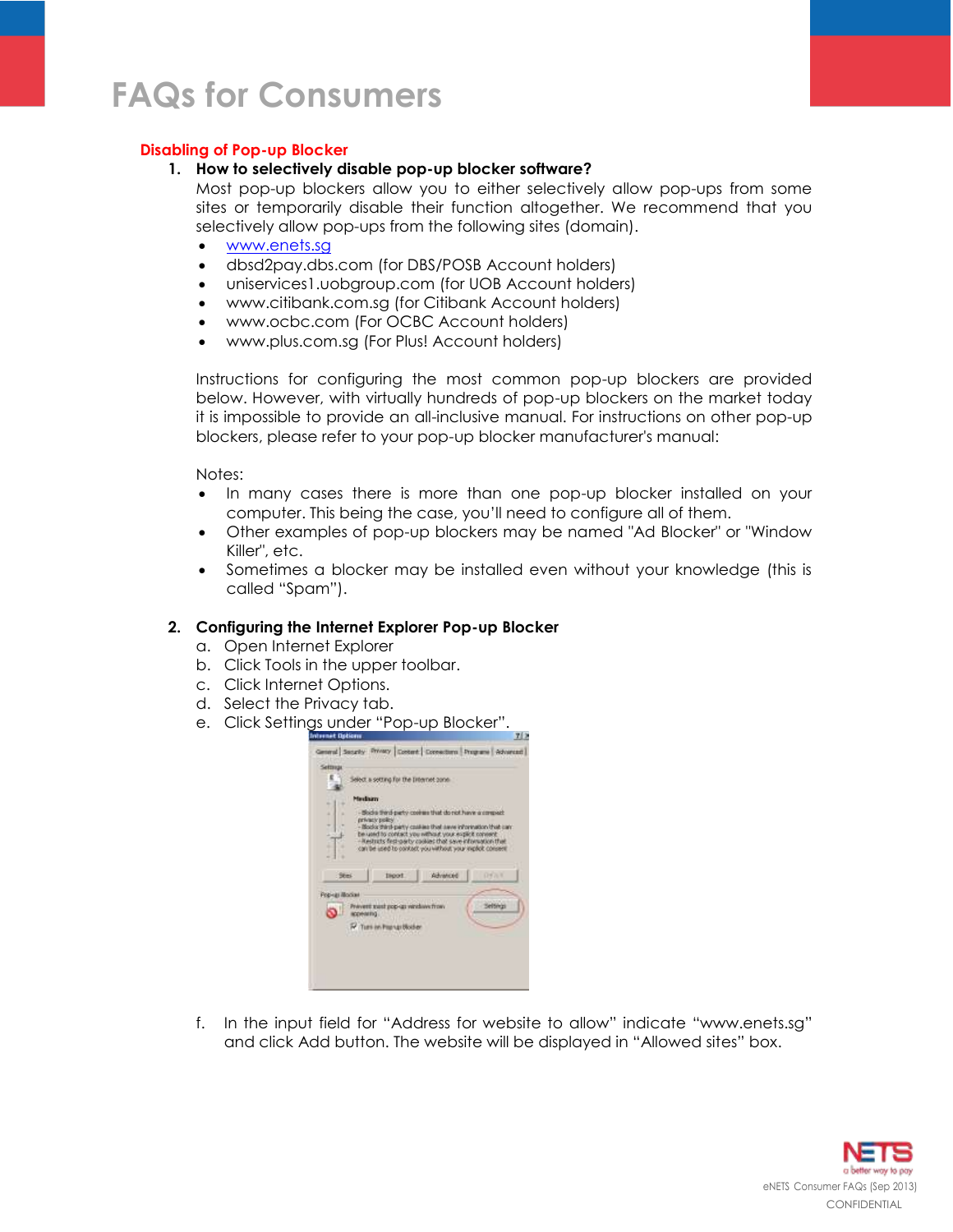|                                                                                                                                                                       | $\times$ |
|-----------------------------------------------------------------------------------------------------------------------------------------------------------------------|----------|
| Funkchisma<br>Formirs are currently block ad. You can eliminate run from specific<br>websited by aciding the she in the latitudes.<br>festivate of patients to allow. |          |
| NAN WHALE !                                                                                                                                                           | м        |
| <b>Minners</b> goes                                                                                                                                                   |          |
|                                                                                                                                                                       |          |
|                                                                                                                                                                       | 天下六千     |
|                                                                                                                                                                       |          |
|                                                                                                                                                                       |          |
|                                                                                                                                                                       |          |
|                                                                                                                                                                       |          |
| Notifications and blooking lever.                                                                                                                                     |          |
| P this is sound when a pro-up is biobled<br>C. Show Vitimizar: Bar when a starter a bloover.                                                                          |          |
| Bootru level                                                                                                                                                          |          |
| Madum Block wind automate provide                                                                                                                                     |          |

Please also add the relevant bank's sites to your list of allowed sites if you are using the DBS/POSB, OCBC, UOB, Citibank and/or Standard Chartered Bank Internet banking facilities to make your payment. Otherwise, the relevant transaction pages will not be displayed and the transaction request will not be processed.

- dbsd2pay.dbs.com (for DBS/POSB Account holders)
- uniservices1.uobgroup.com (for UOB Account holders)
- www.citibank.com.sg (for Citibank Account holders)
- www.ocbc.com (For OCBC Account holders)
- www.plus.com.sg (For Plus! Account holders)
- g. Click Close and OK to apply the new settings.

### **3. Configuring the Firefox Pop-up Blocker**

- a. Open Firefox.
- b. Click Tools in the upper toolbar.
- c. Click Options.
- d. Select Content icon.
- e. Click Exceptions beside the "Block pop-up windows" checkbox.

| Options                                                                  | $\infty$                             |
|--------------------------------------------------------------------------|--------------------------------------|
| <b>GUTTY</b>                                                             |                                      |
| P Doo pay onmour<br>V Lost mages automatisale<br><b>W</b> Rodre Involved | Evroptors<br>Especiation<br>ROJANSKI |
| Parta & Corpor<br>* Sec. 11 3 Monad<br>Default form: Times New Rorcers   | Door .                               |
| <b>LIPOLINDRE</b><br>Choose your preferred anguage for clastering peper- | Digose                               |
| ör.<br>Libros                                                            | tric                                 |

f. In the input field for "Address of web site" indicate "www.enets.sg" and click Allow button. The website will be displayed in dialog box.

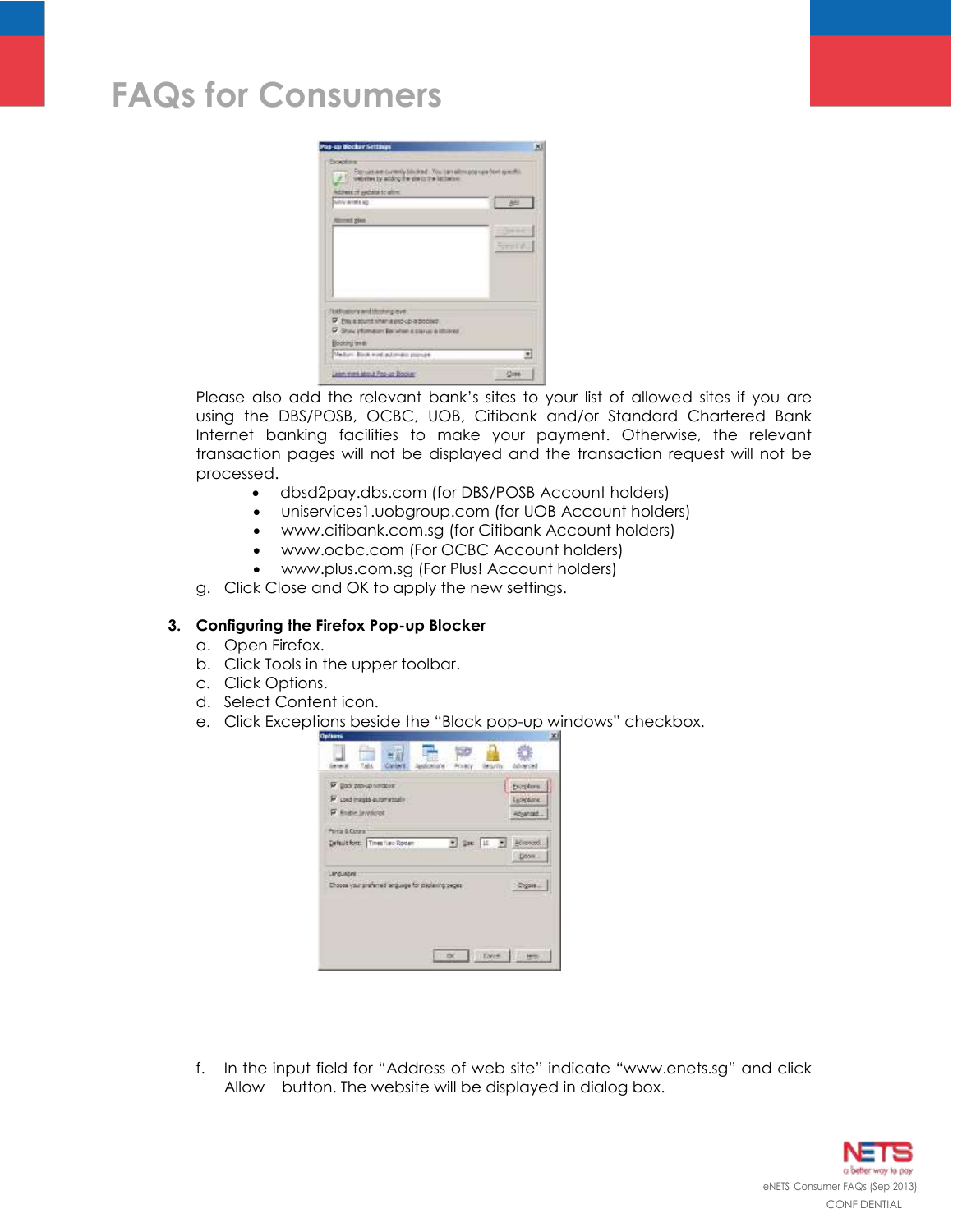| Allowed Sites - Pop-ups                                                                                                                                                   | $ \Box$ $\times$ |
|---------------------------------------------------------------------------------------------------------------------------------------------------------------------------|------------------|
| You can specify which web sites are allowed to open pop-up windows. Type<br>the exact address of the site you want to allow and then click Allow.<br>Address of web site: |                  |
| www.enets.sg                                                                                                                                                              |                  |
|                                                                                                                                                                           | Allow            |
| Site                                                                                                                                                                      | Status           |
|                                                                                                                                                                           |                  |
|                                                                                                                                                                           |                  |
|                                                                                                                                                                           |                  |
|                                                                                                                                                                           |                  |
|                                                                                                                                                                           |                  |
|                                                                                                                                                                           |                  |
|                                                                                                                                                                           |                  |
|                                                                                                                                                                           |                  |

Please also add the relevant bank's sites to your list of allowed sites if you are using the DBS/POSB, OCBC, UOB, Citibank and/or Standard Chartered Bank Internet banking facilities to make your payment. Otherwise, the relevant transaction pages will not be displayed and the transaction request will not be processed.

- dbsd2pay.dbs.com (for DBS/POSB Account holders)
- uniservices1.uobgroup.com (for UOB Account holders)
- www.citibank.com.sg (for Citibank Account holders)
- www.ocbc.com (For OCBC Account holders)
- www.plus.com.sg (For Plus! Account holders)
- g. Click Close and OK to apply the new settings.

### **4. Configuring the Chrome Pop-up Blocker**

- a. Open Chrome.
- b. Click the menu button  $\equiv$
- c. Click Settings > Click Show Advanced Settings.
- d. Click Content settings under Privacy section.
- e. Scroll down to Pop-ups section > Click on Manage Exceptions.

| Content settings                                                      |  |
|-----------------------------------------------------------------------|--|
| Pop-uns                                                               |  |
| Allow all sites to show pop-ups                                       |  |
| Do not allow any site to show pap-ups (recommend                      |  |
| Minige exception                                                      |  |
| Location                                                              |  |
| Allow all sites to track my physical location                         |  |
| Ask me when a site tres to track my chysical location inecommended    |  |
| Do not alow any ska to track my physical location                     |  |
| Manage exceptions                                                     |  |
| Nottlications                                                         |  |
| Allow all step to show desirion notifications.                        |  |
| Ask me when a site wants to show desistop notifications (recommended) |  |
| Do not allow any site to show desirtop notifications                  |  |
| Минди интерботк                                                       |  |
| Rubsteen                                                              |  |
| Магасан өздүрлэгтэ.                                                   |  |
|                                                                       |  |

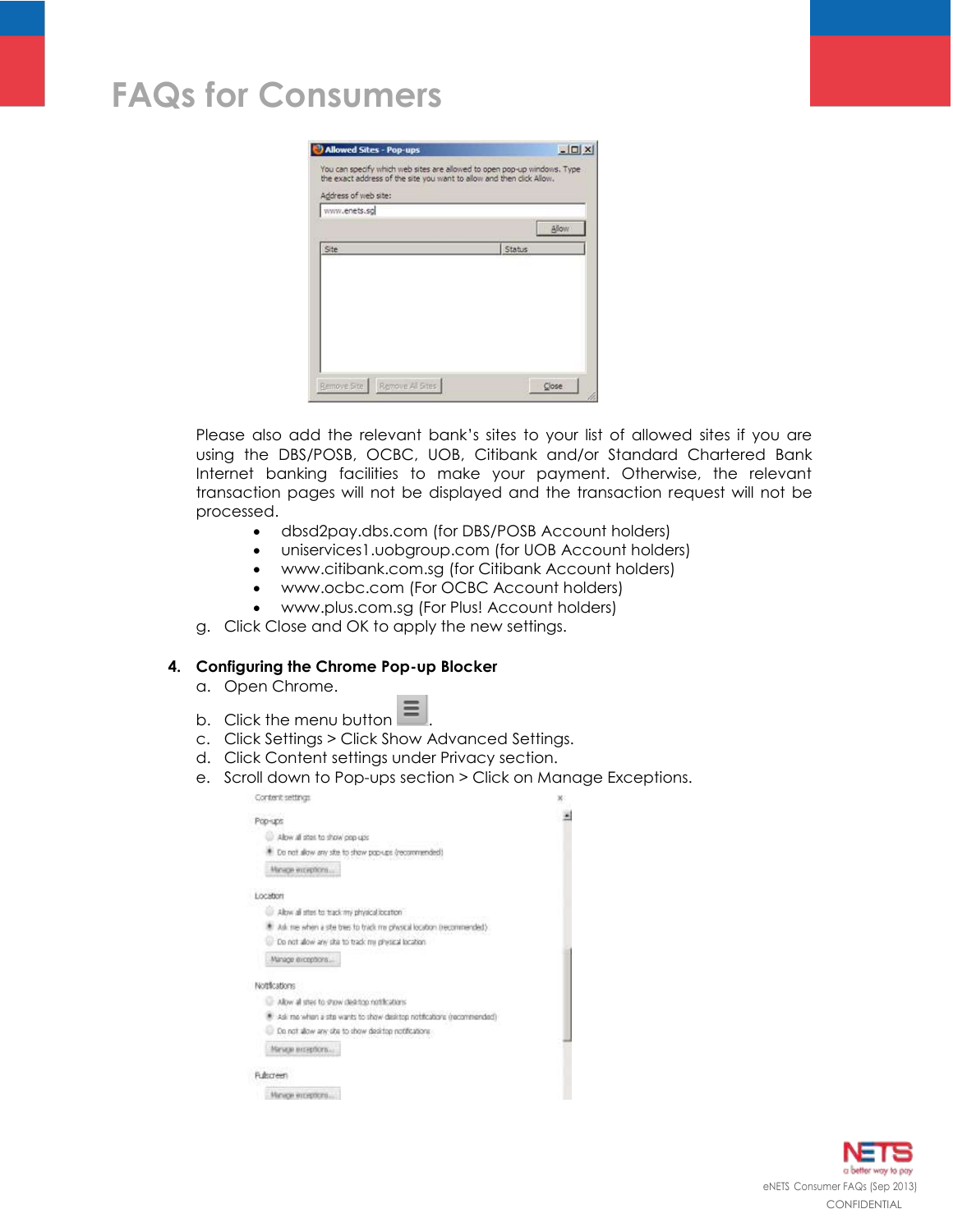f. In the input field for "Pattern" indicate "www.enets.sg", select click "Allow" under the Action dropdown list and click OK.

| Hostname pattern            | Behavior    |  |
|-----------------------------|-------------|--|
| www.enets.sg                | <b>ABOW</b> |  |
| add a new holdsare pattern. | Akiw        |  |
|                             |             |  |
|                             |             |  |
|                             |             |  |
|                             |             |  |

Please also add the relevant bank's sites to your list of allowed sites if you are using the DBS/POSB, OCBC, UOB, Citibank and/or Standard Chartered Bank Internet banking facilities to make your payment. Otherwise, the relevant transaction pages will not be displayed and the transaction request will not be processed.

 $\alpha$ 

- dbsd2pay.dbs.com (for DBS/POSB Account holders)
- uniservices1.uobgroup.com (for UOB Account holders)
- www.citibank.com.sg (for Citibank Account holders)
- www.ocbc.com (For OCBC Account holders)
- www.plus.com.sg (For Plus! Account holders)
- g. Click on Close buttons until you return to Chrome to apply the new settings.

#### **5. Configuring the Safari Pop-up Blocker**

- a. Open Safari.
- b. Click Gear menu ...
- c. Uncheck "Block Pop-Up Windows".



Note: There is no way to selectively disable the pop-up blocker in Safari. Please check "Block Pop-Up Windows" again after you complete the payment.

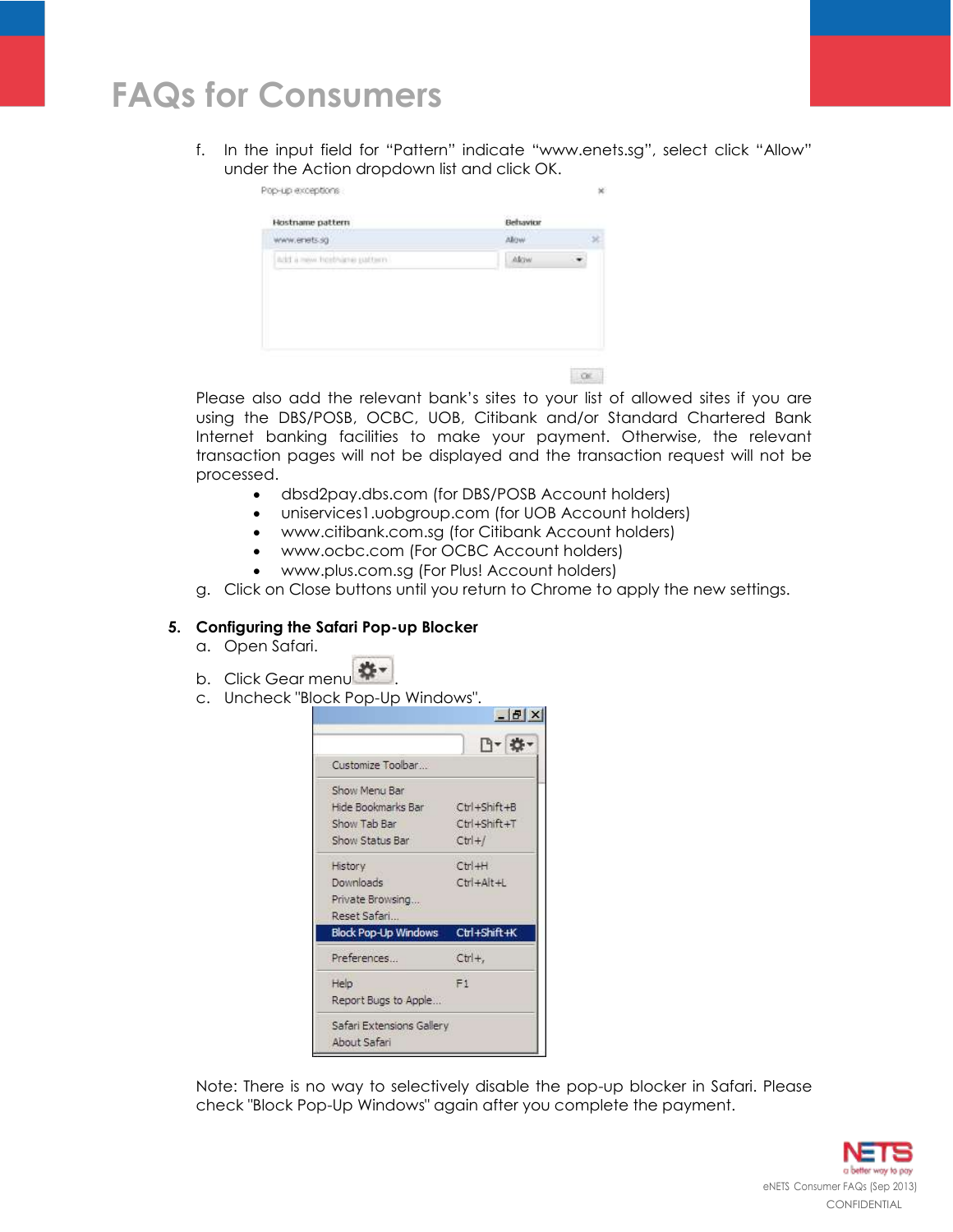# **6. Configuring the Google Toolbar Pop-up Blocker**

a. Click on Google Toolbar's Pop-up Blocker button while at www.enets.sa website and check "Always allow pop-ups from [www.enets.sg](http://www.enets.sg/)".

|                   | e e https://www.enets.sg/enets2/pg.do | ■ 4 8 + × 3 Google                      |
|-------------------|---------------------------------------|-----------------------------------------|
| File<br>Edit View | Favorites Tools Help                  |                                         |
| $\times$ Gorgle   |                                       |                                         |
|                   | evers Internet Payment Services       | Always alow pop-ups from www.enets.sg ) |

Please also add the relevant bank's sites to your list of allowed sites if you are using the DBS/POSB, OCBC, UOB, Standard Chartered and/or Citibank Internet banking facilities to make your payment. Otherwise, the relevant transaction pages will not be displayed and the transaction request will not be processed.

- dbsd2pay.dbs.com (for DBS/POSB Account holders)
- uniservices1.uobgroup.com (for UOB Account holders)
- www.citibank.com.sg (for Citibank Account holders)
- www.ocbc.com (For OCBC Account holders)
- www.plus.com.sg (For Plus! Account holders)

## **7. Configuring the Yahoo! Toolbar Pop-up Blocker**

If Yahoo toolbar Pop-Up Blocker is blocking something you want to see, there are three ways to override it:

a. Turn off Pop-Up Blocker by clicking the Pop-Up Blocker menu and uncheck Enable Pop- Up Blocker.

|  |  |  | Pop-Up Blocker |
|--|--|--|----------------|
|  |  |  | Search Web     |

- b. Press and hold the CTRL key while clicking a link to override Pop-Up Blocker and allow any pop-up windows resulting from the click.
- c. Add the source of the pop-up window to your Allowed List by clicking the Pop-Up Blocker menu and selecting Always Allow Pop-Ups From.... Then select the site from the Sources of Recently Blocked Pop-Ups list and click Allow.

If you are making payment by eNETS and using the DBS/POSB, OCBC, UOB, Standard Chartered and/or Citibank Internet banking facilities, please add the following sites to your list of allowed sites. Otherwise, the relevant transaction pages cannot be displayed, and your transaction request cannot be processed.

- [www.enets.sg](http://www.enets.sg/)
- dbsd2pay.dbs.com (for DBS/POSB Account holders)
- uniservices1.uobgroup.com (for UOB Account holders)
- www.citibank.com.sg (for Citibank Account holders)
- www.ocbc.com (For OCBC Account holders)
- www.plus.com.sg (For Plus! Account holders)
- **8. Configuring the Safari browser Pop-up Blocker on Iphone 4S, verson IOS 5.1.**

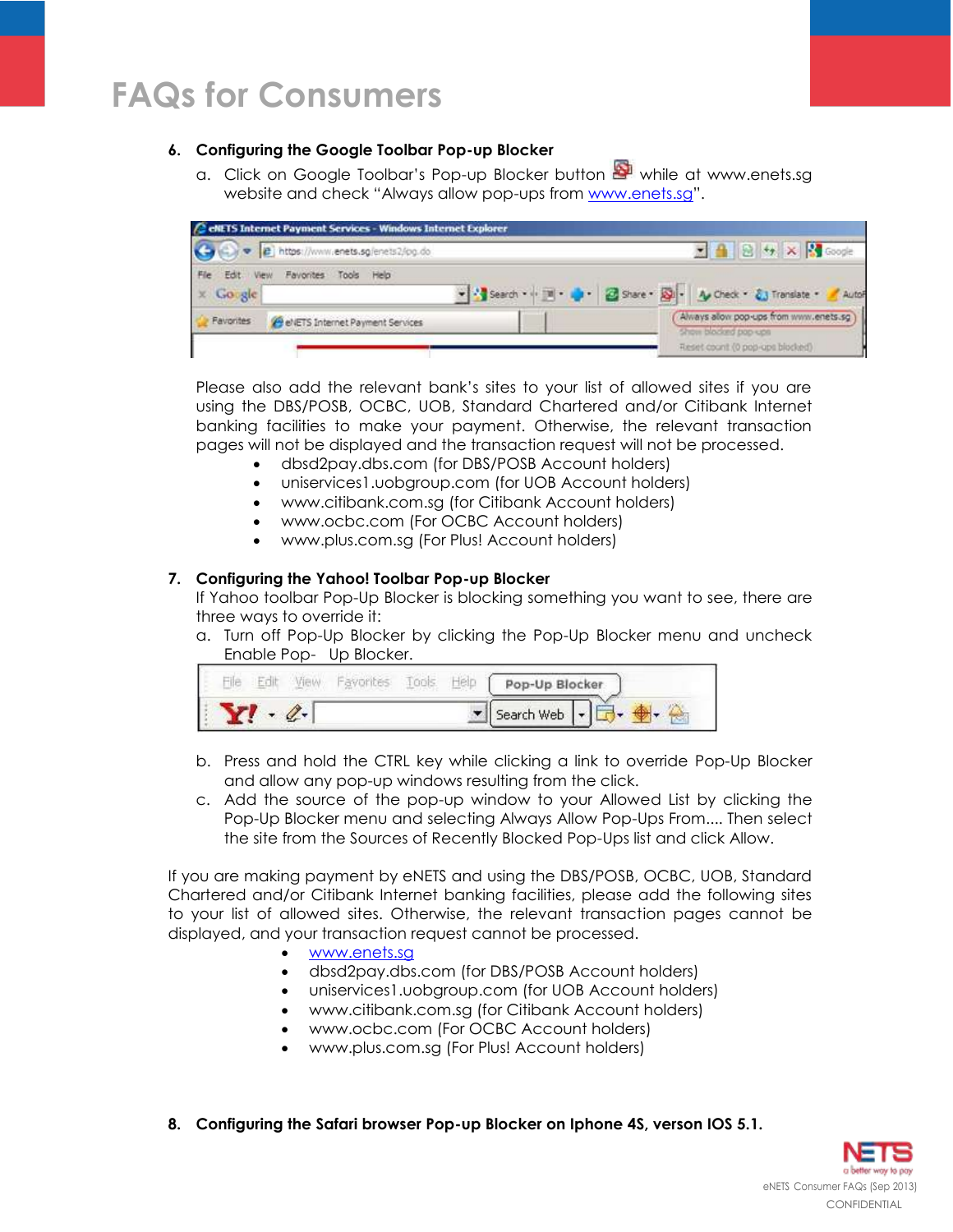If Safari Pop-Up Blocker is blocking something you want to see, there is an option which you can disable the Pop-Up.

a. Go into settings of IPhone 4S and tap on Safari.

| <b>Settings</b> |  |  |  |  |
|-----------------|--|--|--|--|
| Safari)         |  |  |  |  |
| <b>Messages</b> |  |  |  |  |
| <b>Music</b>    |  |  |  |  |
| 222 Video       |  |  |  |  |
| <b>Photos</b>   |  |  |  |  |
| <b>Notes</b>    |  |  |  |  |
| <b>Store</b>    |  |  |  |  |

- b. Scroll down and turn OFF the Block Pop-Ups option.
- **9. Configuring the Google Chrome Pop-up Blocker on Iphone 4S, verson IOS 5.1.1** If the Pop-Up Blocker is blocking something you want to see, there is an option which you can disable the Pop-Up.

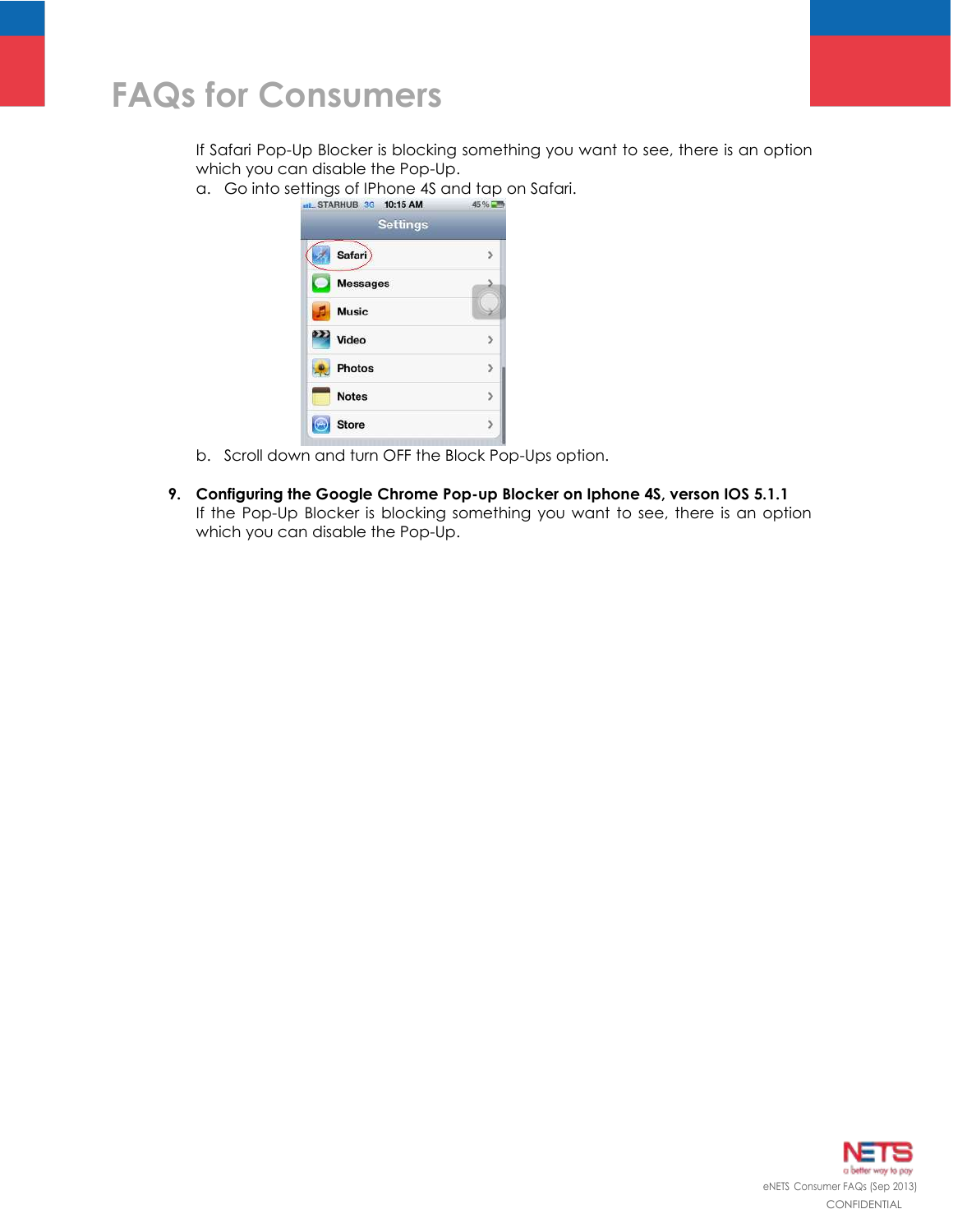a. Go into Google Chrome of IPhone 4S, select the menu button and choose Settings.



b. In the Settings, select Content Settings.<br> **EXECUTE:** THE STARHUB 3G 3:00 PM



c. In the Content Settings, turn Off Block Pop-ups.



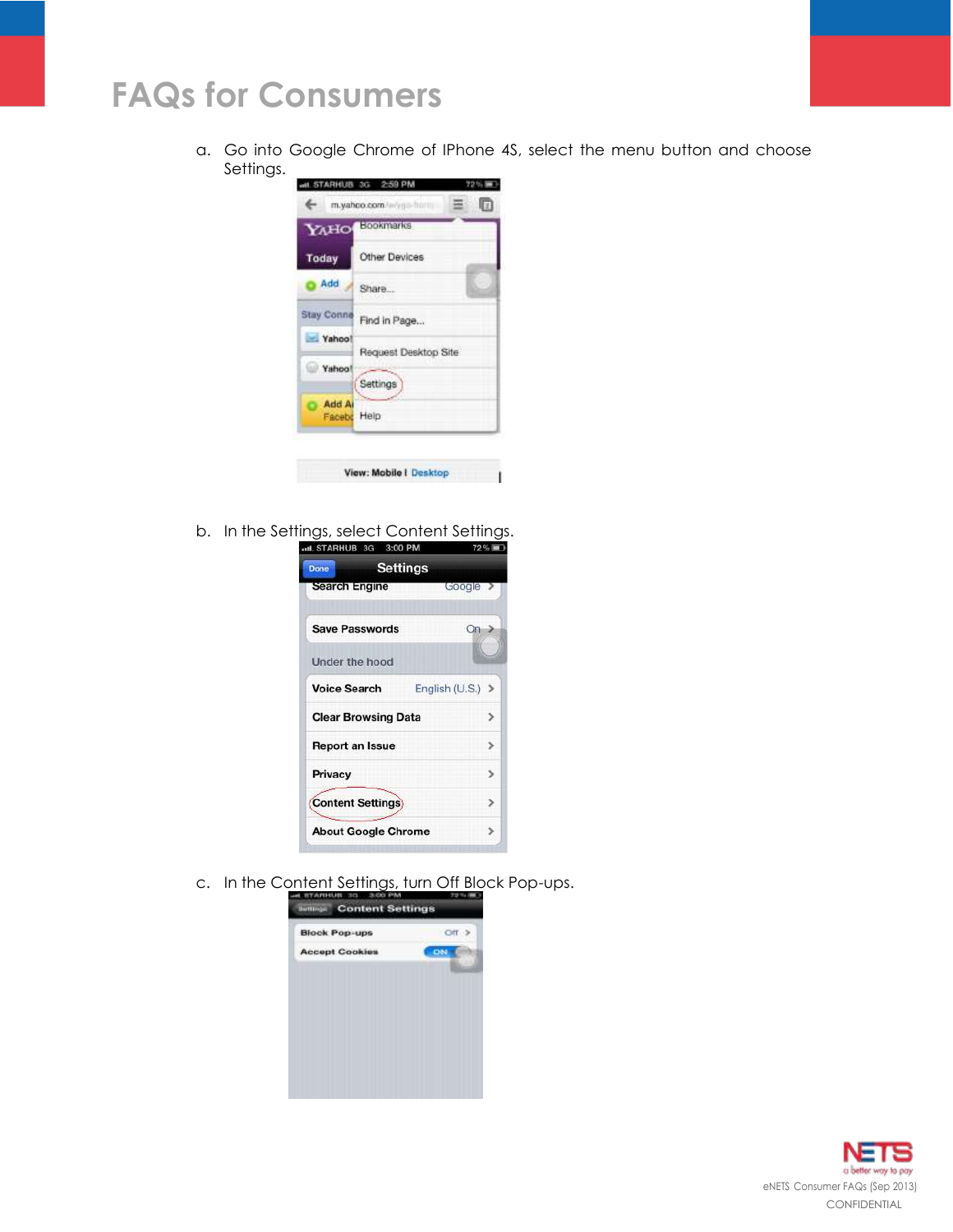**10. Configuring the Internet browser Pop-up Blocker on Samsung Galaxy S3, Samsung default Internet browser**

If the Pop-Up Blocker is blocking something you want to see, there is an option which you can disable the Pop-Up.

- a. Open Internet browser of Samsung Galaxy S3.
- b. Click on the menu button of the phone.
- c. Scroll down to select Settings.



d. In the Settings option, select Advanced.



e. In the Advanced setting, remove tick in Block Pop-ups option.



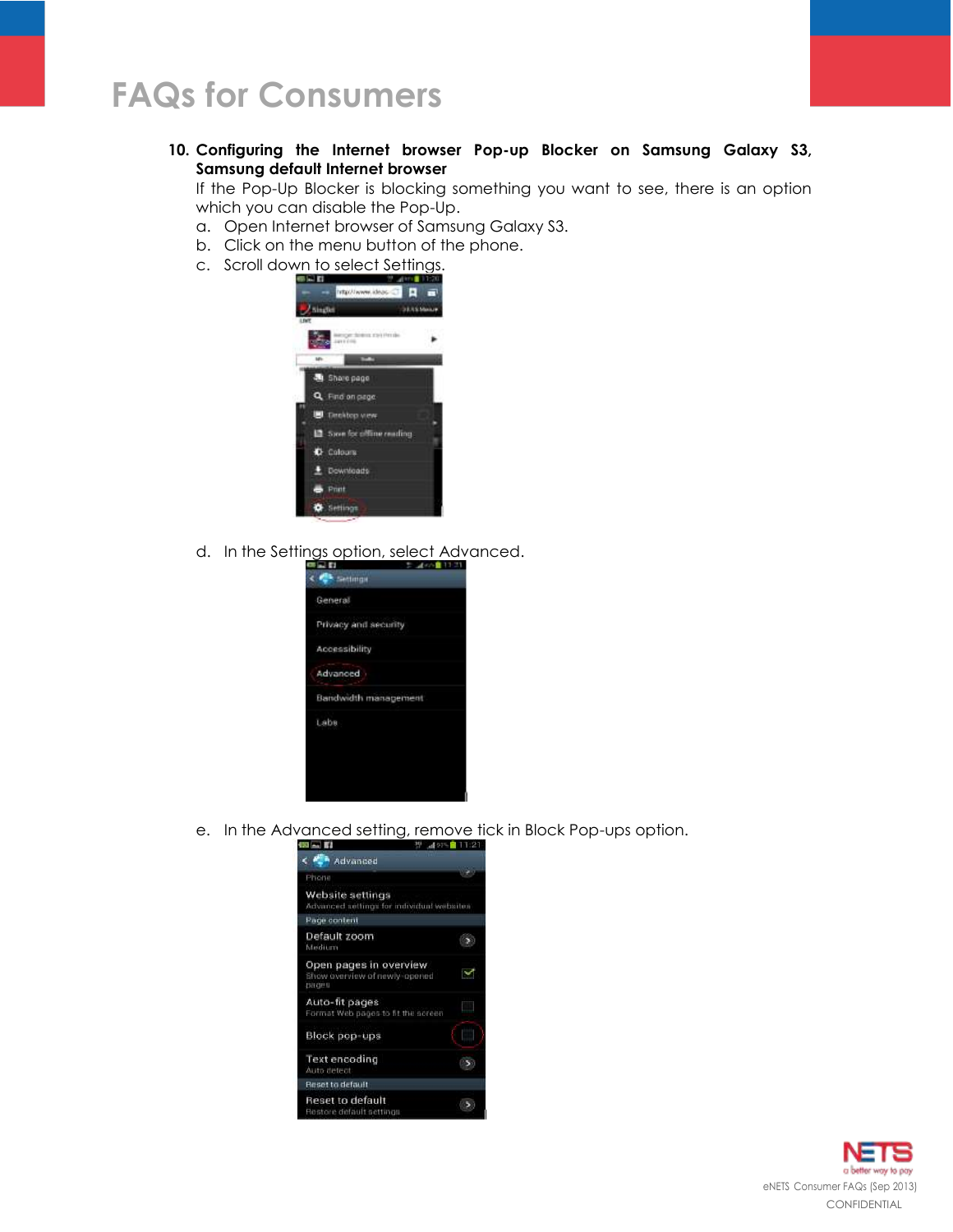### **11. Configuring the Google Chrome Pop-up Blocker in Samsung Galaxy S3,**

If the Pop-Up Blocker is blocking something you want to see, there is an option which you can disable the Pop-Up.

- a. Open Google Chrome of Samsung Galaxy S3, press the menu button of the phone.
- b. Click the Settings option in the menu.



c. In The Settings, select Content Settings.

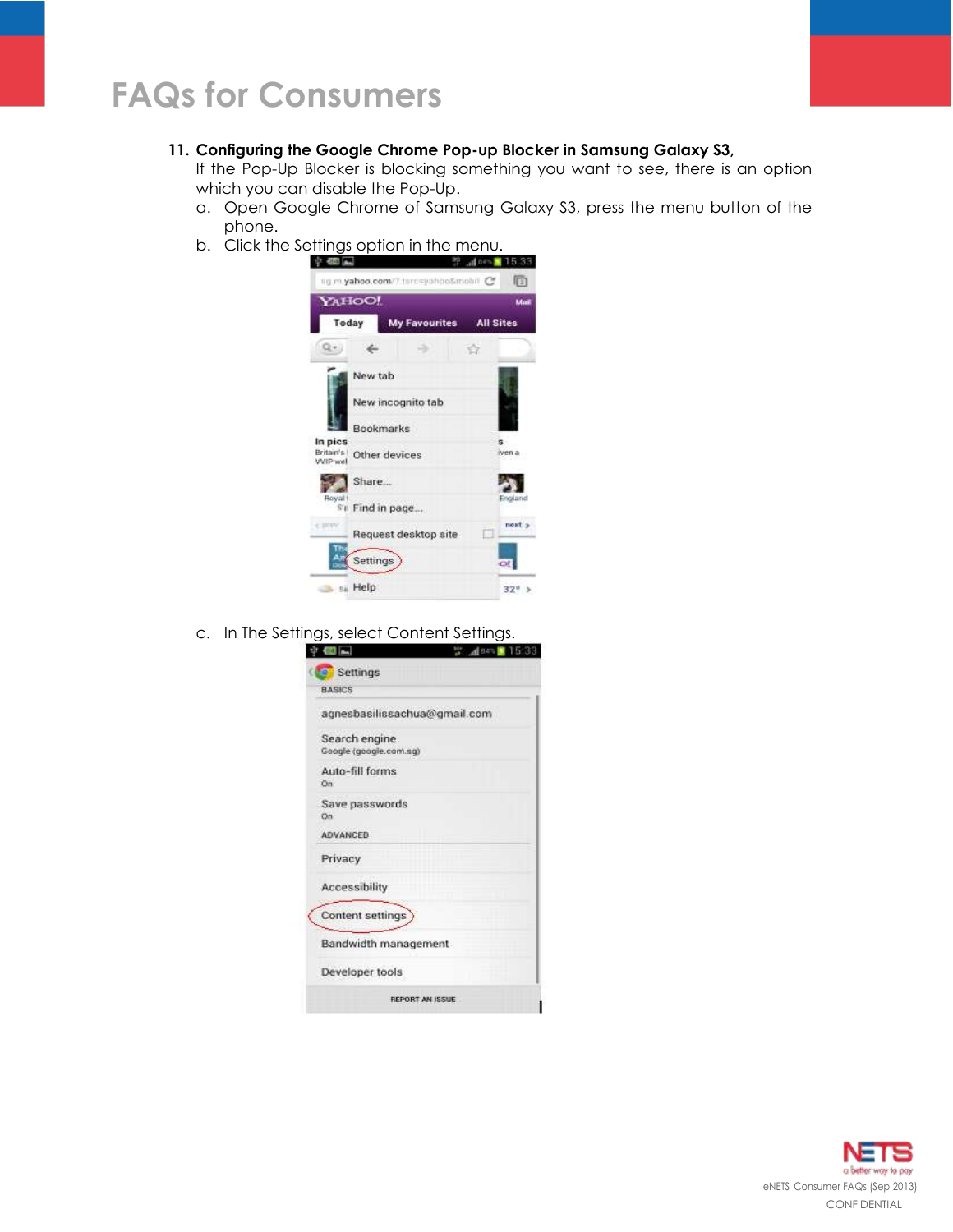d. In the Content Settings, remove tick of Block Pop-ups option.



## **12. Configuring the web browser Pop-up Blocker on BlackBerry**

If the Pop-Up Blocker is blocking something you want to see, there is an option which you can disable the Pop-Up.

a. Go into the internet in BlackBerry, tap on the menu button of the BlackBerry and go into Options.



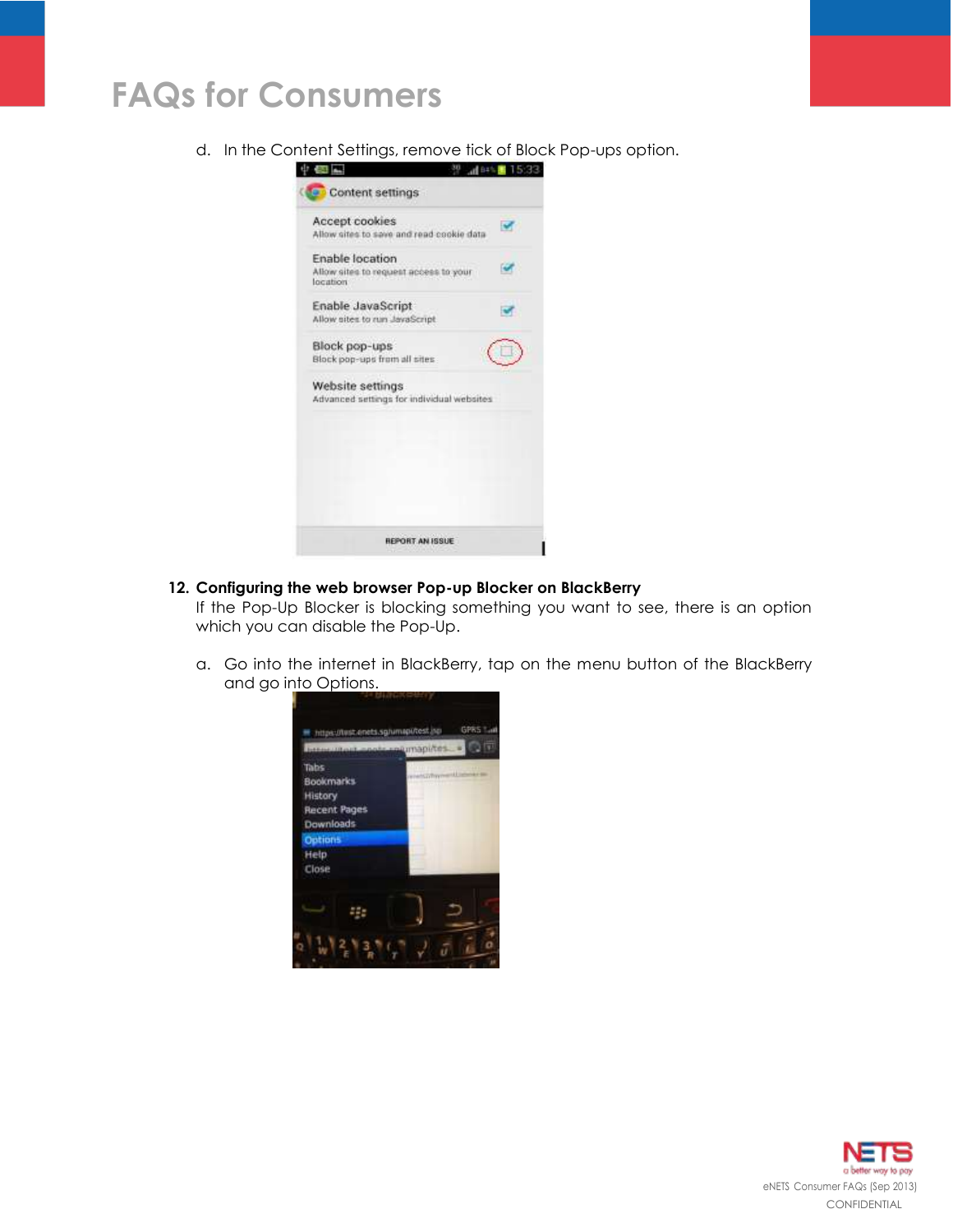b. In the Browser Options, scroll down and remove tick of Block Popups option to disable pop-ups.



- **13. Configuring the web browser Pop-up Blocker in IPAD, if the Pop-Up Blocker is blocking something you want to see, there is an option which you can disable the Pop-Up.**
	- a. Go to Setting  $\rightarrow$  Safari $\rightarrow$  switch the Block Pop-Ups option to OFF.



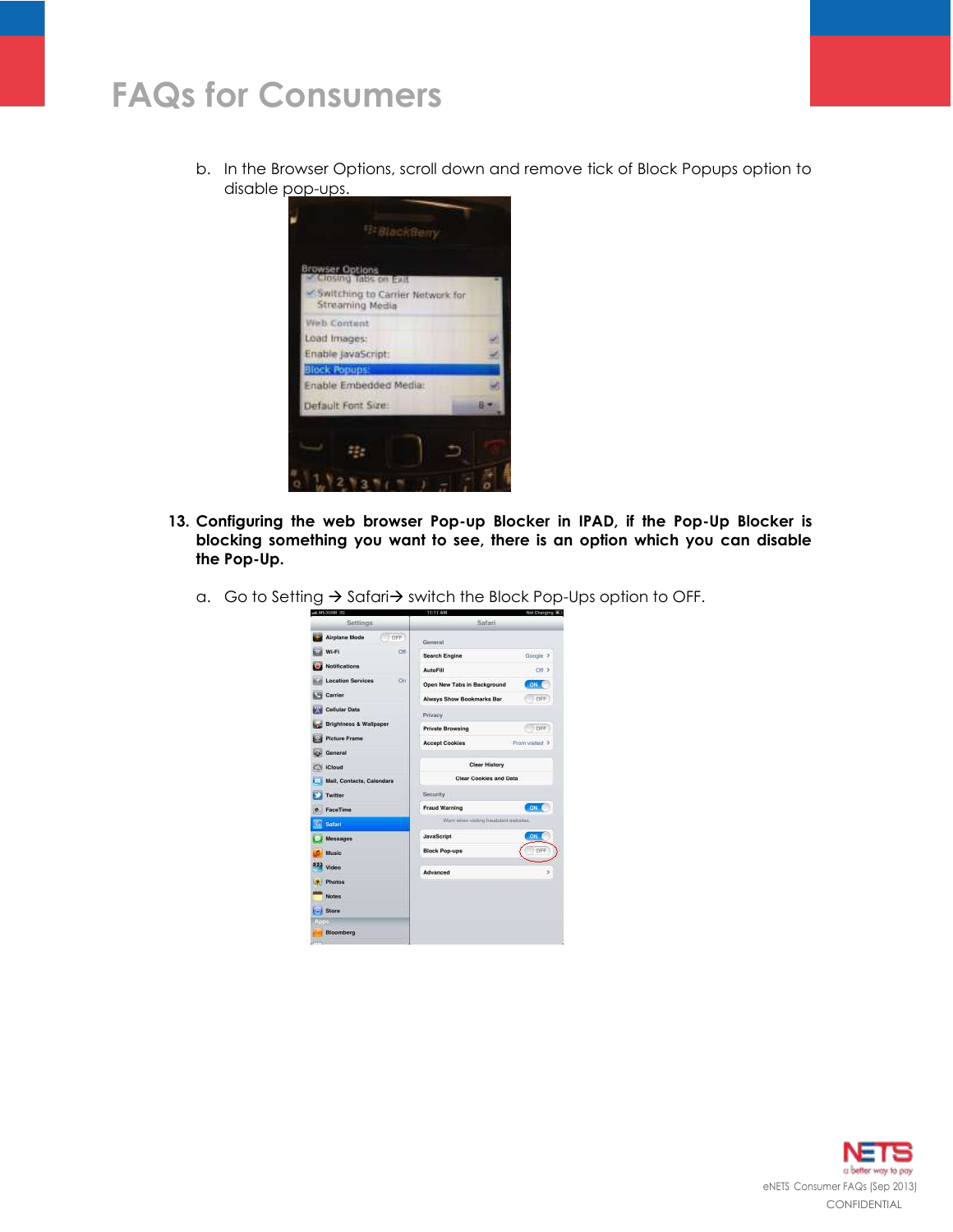- **14. Configuring the web browser Pop-up Blocker in IPAD Google Chrome, if the Pop-up Blocker is blocking something you want to see, there is an option which you can disable the Pop-Up.**
	- a. Tap on the Google Chrome menu button then go into Settings.



b. In the Settings, go into Content Settings.



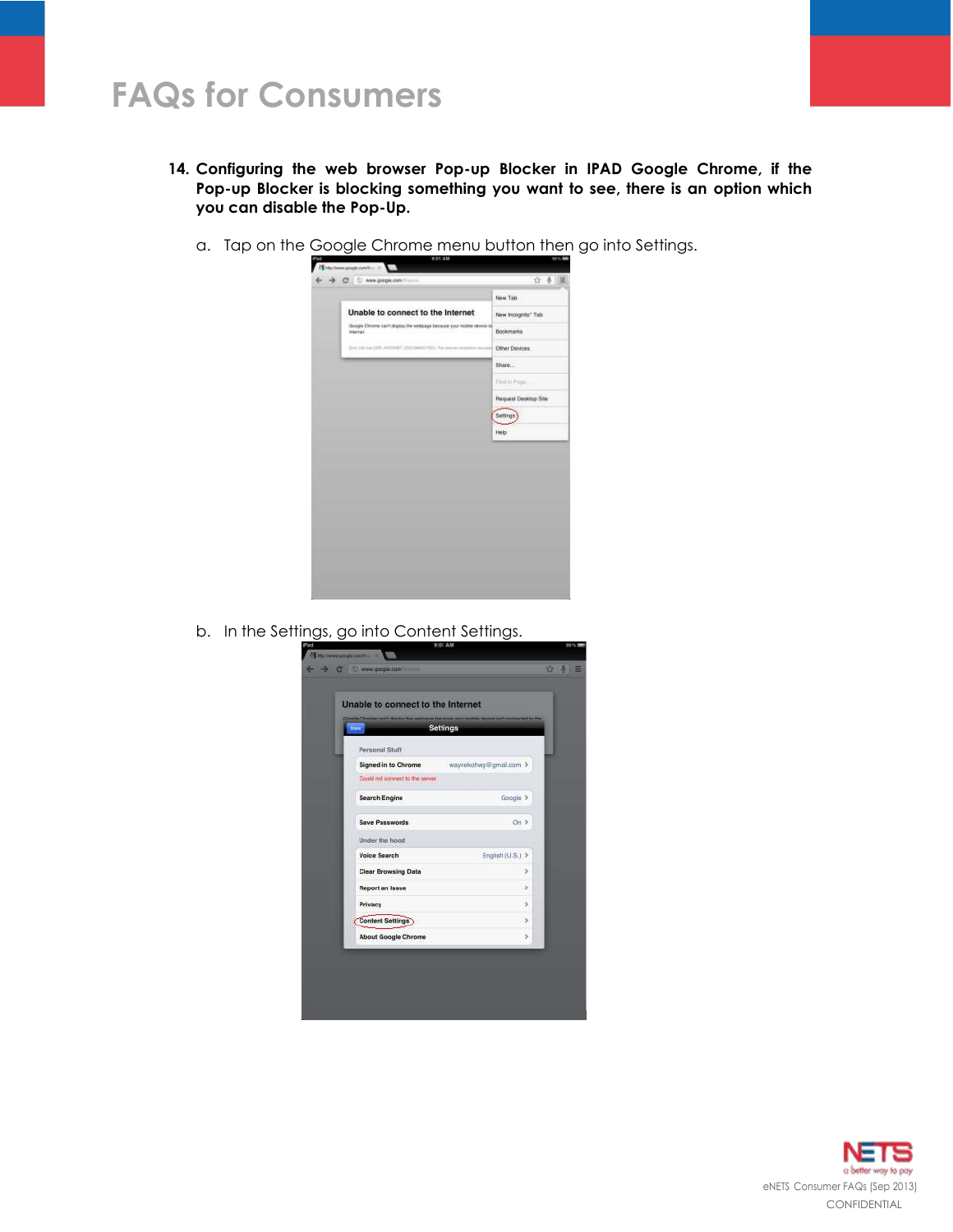c. In the Content Settings, choose to OFF Block Pop-ups.



- **15. Configuring the web browser Pop-up Blocker in HTC Desire HD, Dophin browser, if the Pop-Up Blocker is blocking something you want to see, there is an option which you can disable the Pop-Up.**
	- a. Go into the Menu of Internet browser of HTC Desire HD phone and select Settings.



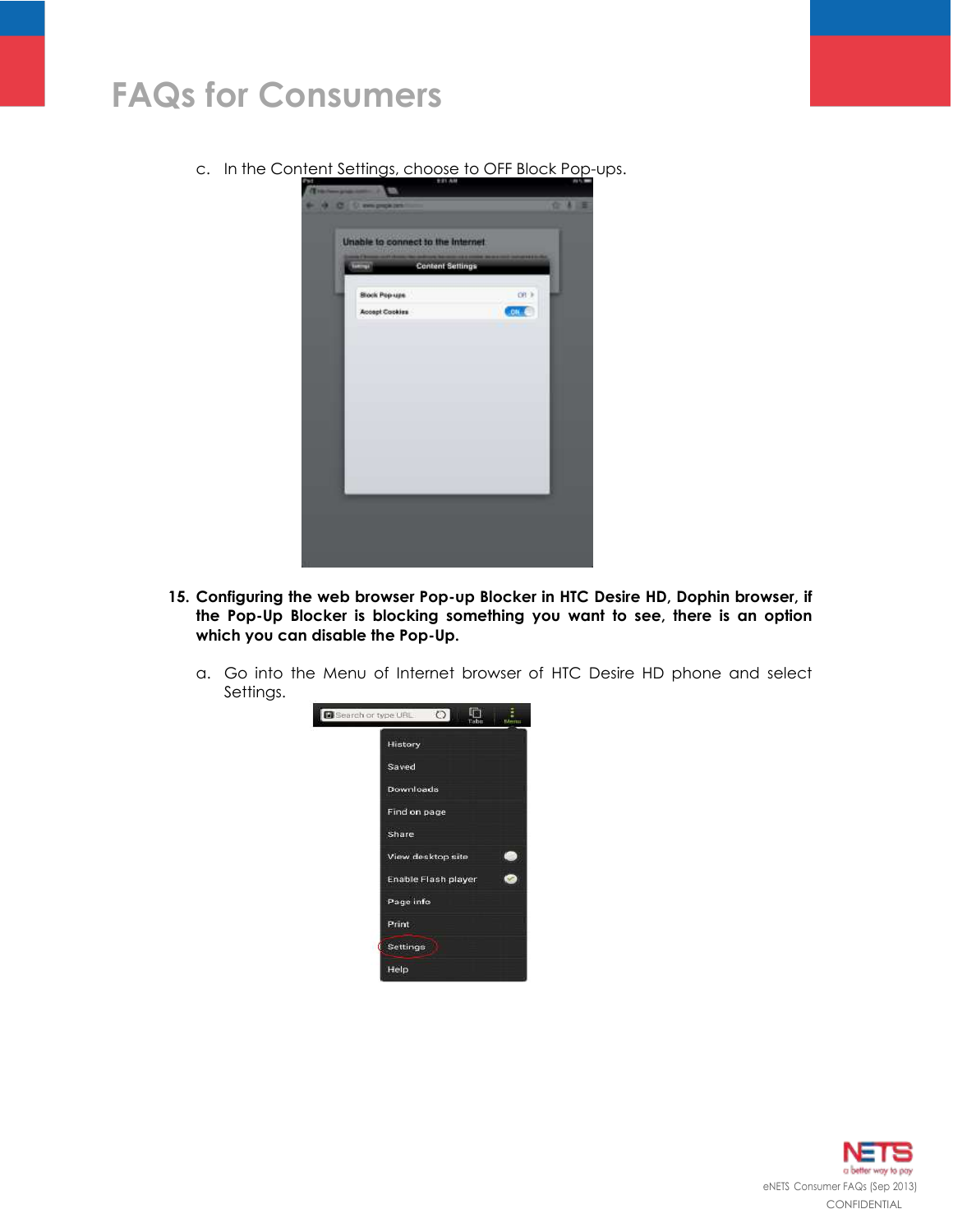b. In the Settings, scroll down and select Advanced.



c. In the Advanced page, scroll down and remove tick of Block pop-ups.



# **Mobile transaction**

#### **1. If I made a payment for a wrong product, will I be able to make an exchange or obtain a refund?**

If you have made a payment for a wrong product, you have to contact the company which you have bought the product from.

#### **2. How do I know if my payment is successful?**

Upon confirmation, you will see a transaction notice page, which states "TRANSACTION COMPLETE" and "SUCCESSFUL" all the details of your transaction. Alternatively, you may contact our Call Centre (+65 6274 1212) to check the status of your booking.

#### **3. Will I be notified if transaction is successful?**

An email will be sent to your email address if you have opted for it. Alternatively, you may contact the NETS Call Centre (+65 6274 1212) for further enquiries.